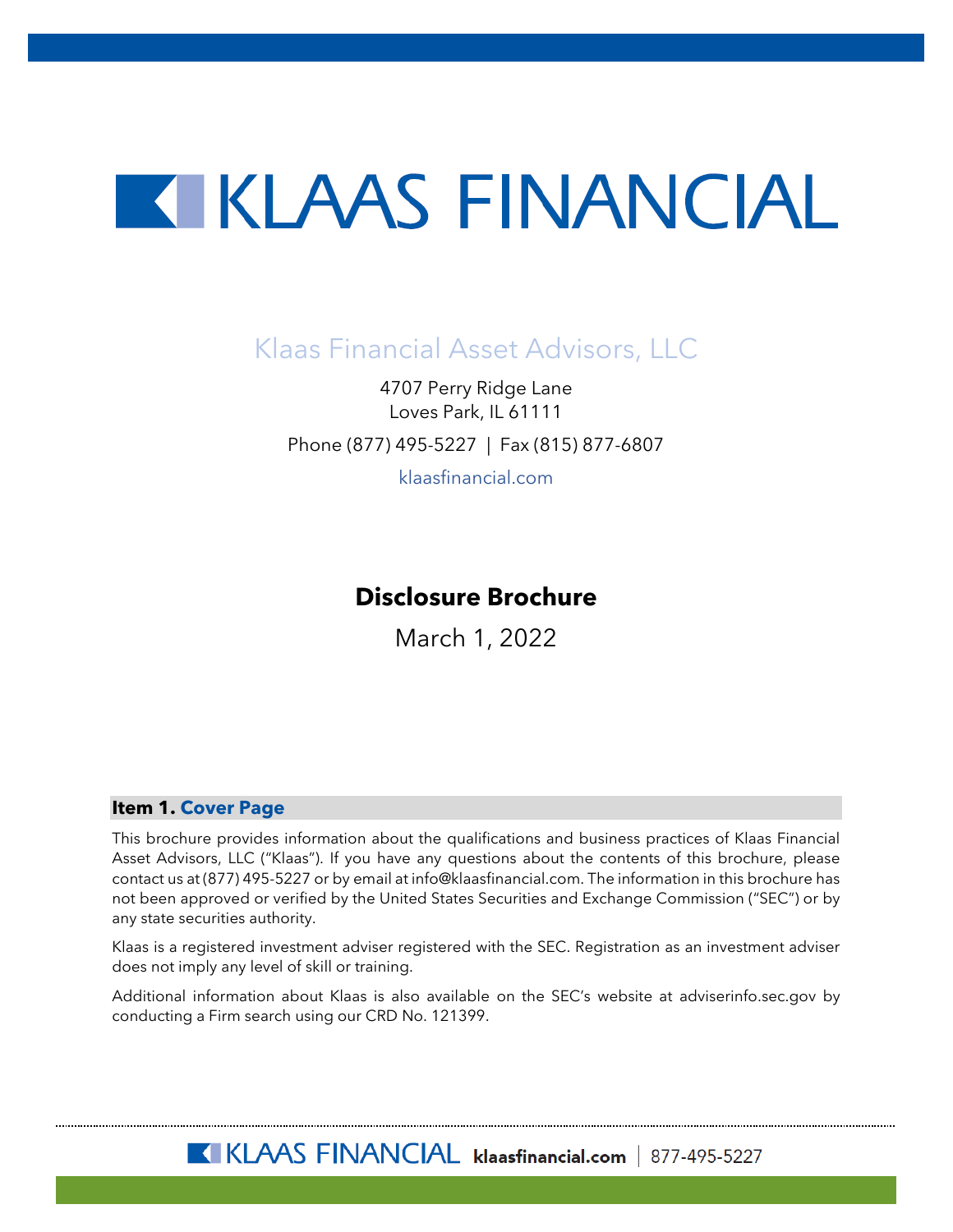

#### <span id="page-1-0"></span>**Item 2. Material Changes**

Klaas Financial Asset Advisors, LLC ("Klaas") delivers its Disclosure Brochure initially when we enter into an advisory agreement with you. The Disclosure Brochure will be updated no less than annually within 90 days of our December 31 fiscal year end. Within 120 days of our fiscal year end, we will deliver to you a summary of material changes which have been made to our Disclosure Brochure since its last annual update. This summary will include information about how you may obtain a complete copy of our updated Disclosure Brochure at no charge, and it will include the date of the last annual update. We will provide updated disclosure information about material changes more frequently as needed.

Since the last annual update to our Disclosure Brochure dated March 16, 2021, we have not made any material changes.

We have made edits as necessary to correct typographical or grammatical errors, or to provide clarification where necessary. We do not consider these changes to be material.

As of December 31, 2021, we provided investment advisory services on approximately \$674 million in client assets for approximately 1,100 client households. This total represents approximately \$522 million in client assets under management through our discretionary asset management wrap fee program (Klaas Investment Portfolios – KIP), approximately \$97 million in assets under advisement through our non-discretionary retirement plan consulting services ("Klaas 401k") for 18 retirement plans, and approximately \$56 million in assets under advisement through our non-discretionary Klaas Investment Consulting Services for brokerage customers. Furthermore, we provide financial planning and consulting services ("Klaas 360") to approximately 38 client households.

Currently, our brochure may be requested by contacting us at (877) 495-5227 or info@klaasfinancial.com, or by visiting our [website](https://klaasfinancial.com/multimedia/downloads/) at klaasfinancial.com. The current brochure may be found under Downloads on the Resources tab. We will provide you with a copy of our current brochure at any time without charge.

Information about each of our Investment Adviser Representatives may be found in their respective Form ADV Part 2B Individual Disclosure Brochure Supplement, which can also be found by visiting the Downloads page on the Resources tab of our [website.](https://klaasfinancial.com/multimedia/downloads/)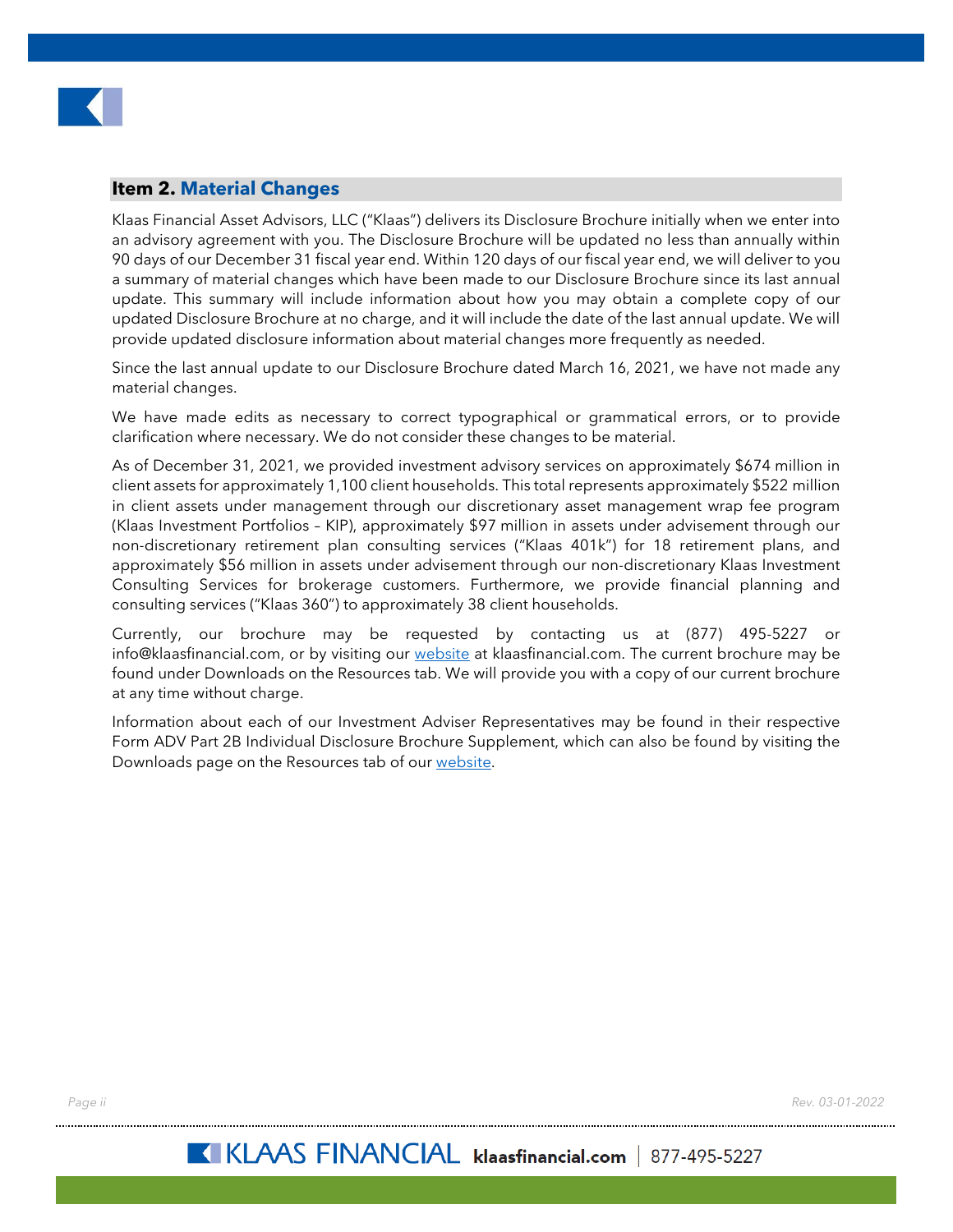

# <span id="page-2-0"></span>**Item 3. Table of Contents**

| Item 11. Code of Ethics; Participation or Interest in Client Transactions and Personal Trading |
|------------------------------------------------------------------------------------------------|
|                                                                                                |
|                                                                                                |
|                                                                                                |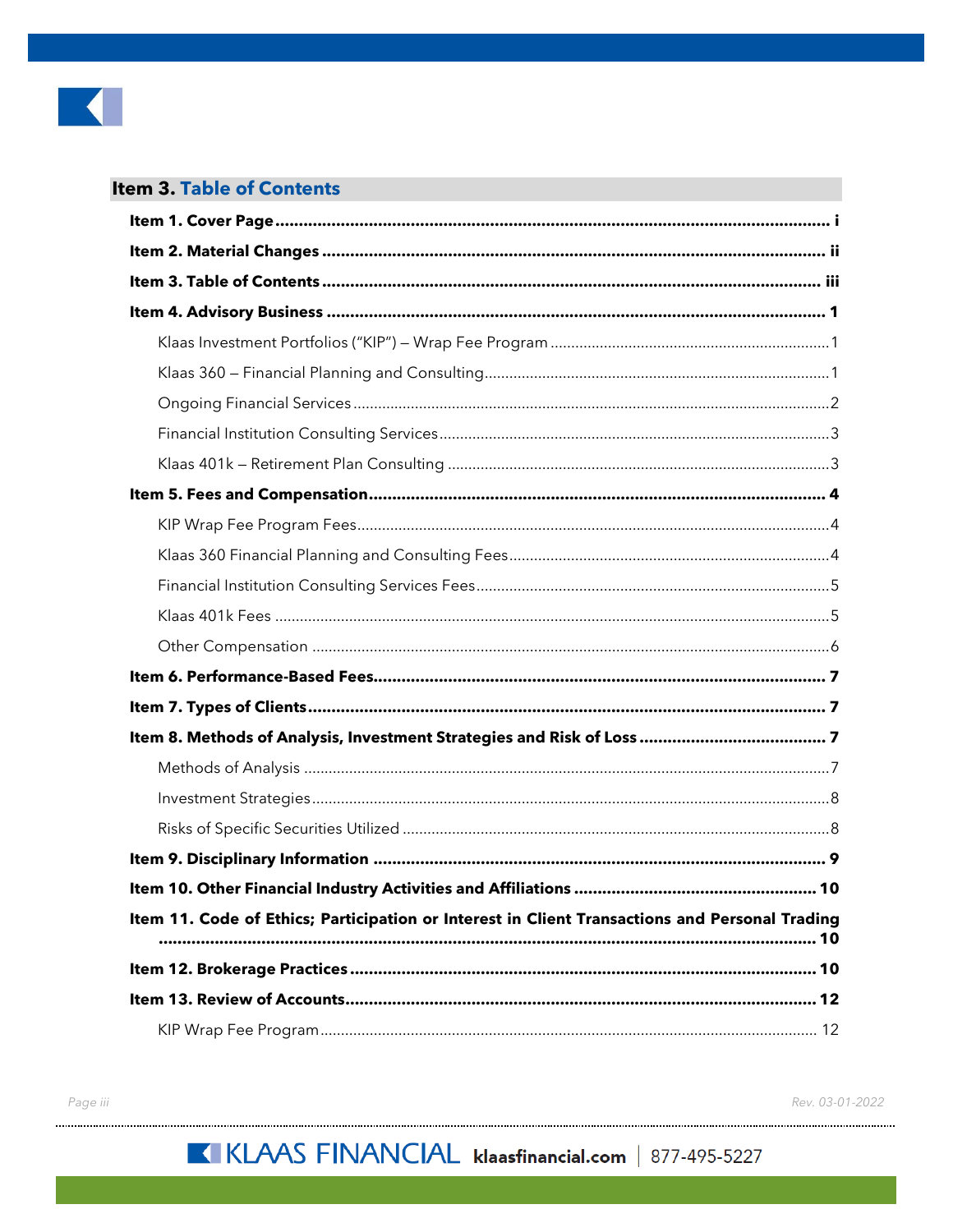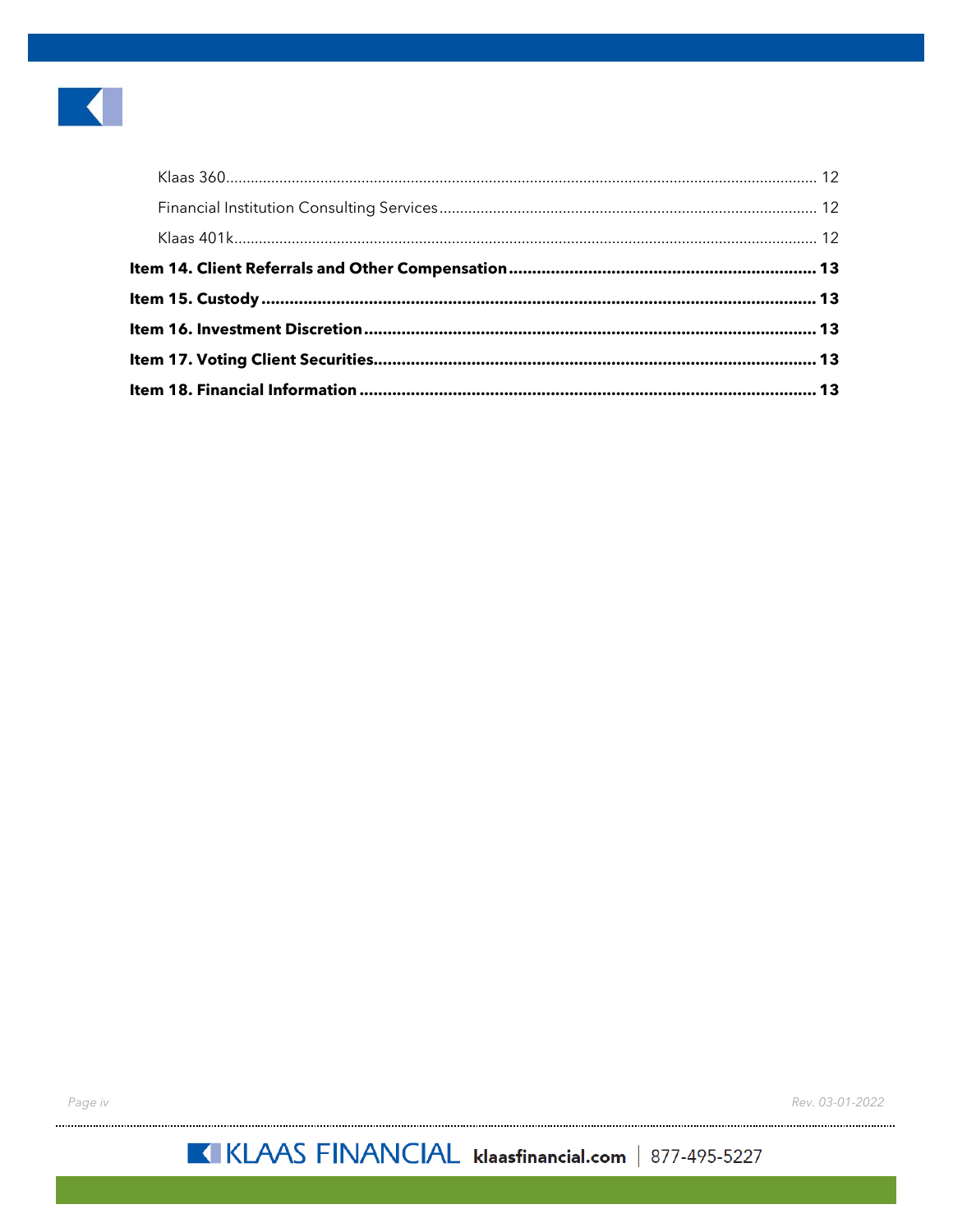

#### <span id="page-4-0"></span>**Item 4. Advisory Business**

Klaas Financial Asset Advisors, LLC ("Klaas") is located in Loves Park, Illinois and Fitchburg, Wisconsin. Craig J. Klaas is the firm's President; Maleeah L. Wernsing-Cuevas is the firm's Chief Executive Officer; Stephanie R. Mowers is the firm's Chief Operating Officer, and Rita B. Rhodes is the firm's Chief Compliance Officer. Craig J. Klaas owns 48.5% of the firm, Maleeah L. Wernsing-Cuevas owns 41.5% of the firm, and Kyle A. Kite owns 10% of the firm.

Klaas is registered as an investment adviser with the U.S. Securities and Exchange Commission (SEC). Our services include:

- Klaas Investment Portfolios ("KIP") Wrap-fee program offering discretionary portfolio management
- **Klaas 360** Financial planning and consulting services
- **Klaas Investment Consulting Services** Non-discretionary advisory services to brokerage customers
- **Klaas 401k** Retirement plan consulting services

#### <span id="page-4-1"></span>**Klaas Investment Portfolios ("KIP") — Wrap Fee Program**

Klaas Investment Portfolios ("KIP") is the brand name under which we offer discretionary portfolio management services and financial planning through the KIP Wrap Fee Program on a wrap-fee basis. Details about the KIP Wrap Fee Program, including fees, is more fully described in the Wrap Fee Program Brochure, which is available upon request, or which can be found by visiting our [website](https://klaasfinancial.com/multimedia/downloads/) at klaasfinancial.com. The current brochure may be found under Downloads on the Resources tab.

As of December 31, 2021, within the KIP Wrap Fee Program, we provided discretionary asset management on approximately \$522 million in client assets for approximately 1,100 client households. Discretionary asset management means that we have the authorization to make investment decisions on behalf of our clients.

#### <span id="page-4-2"></span>**Klaas 360 — Financial Planning and Consulting**

Klaas 360 is the brand name under which we provide financial planning and consulting services. Clients who wish to obtain these services will enter into a financial planning agreement with us. Through discussions, interviews, and questionnaires, we will gather sufficient information to develop a written financial plan. The items covered in your plan are outlined in the financial planning agreement, and are based on your financial circumstances and needs, as mutually agreed to between you and us. The written financial plan may consider such items as the following:

- Your personal financial circumstances, such as assets and liabilities, net worth, cash flow, spending analysis, budgeting, family situations, and personal obligations.
- Payment of past, present, and future debts, such as loans, education expenses, health expenses.
- Your current and future tax liabilities, and an analysis of how to mitigate tax liabilities with your investments.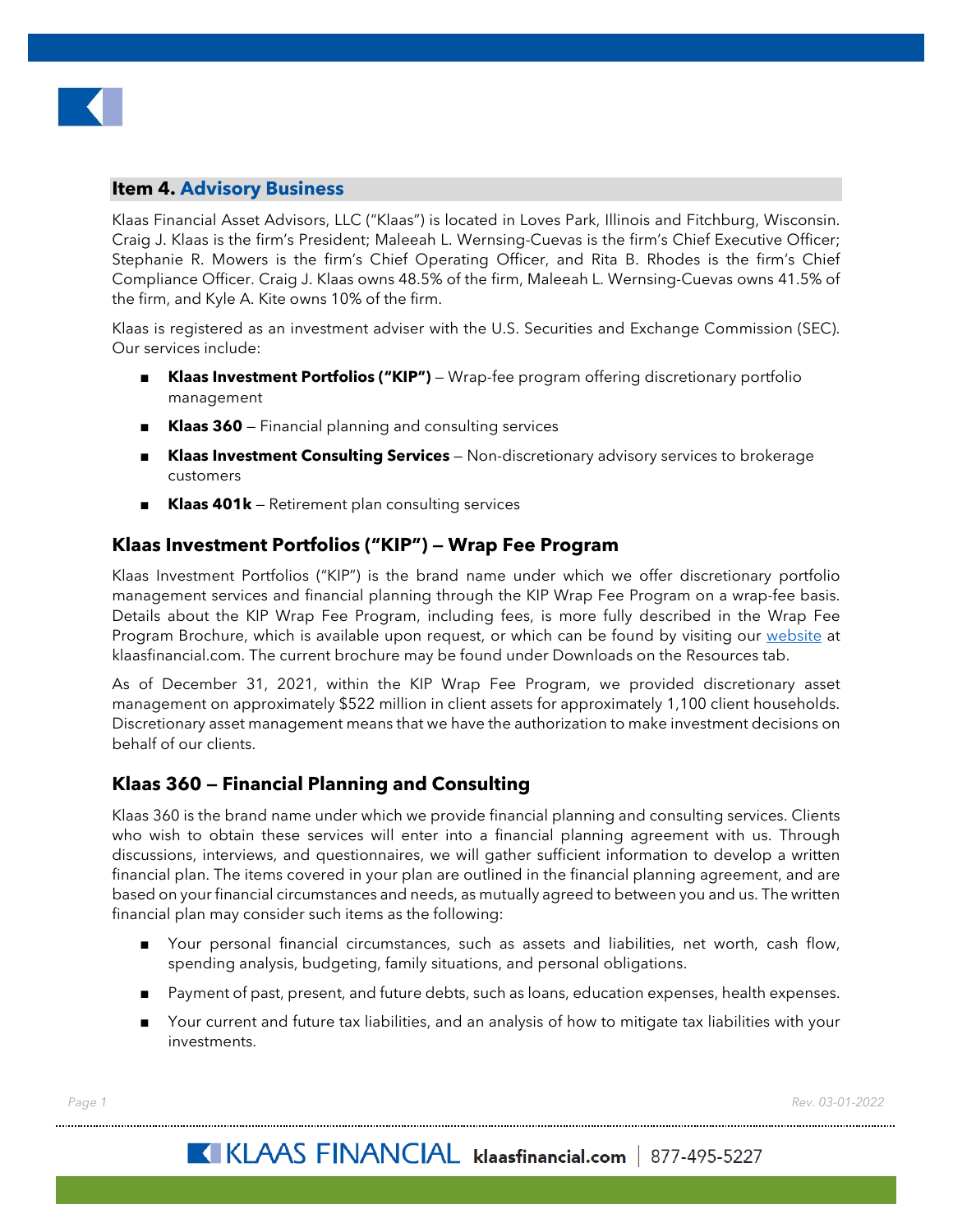

- Your attitudes towards investments, including your risk tolerance, financial goals, and investment objectives.
- Your cash needs in the event of your disability, incapacity, or death, including the income needs of your dependents, and estate planning.
- Your current retirement assets, potential future savings, planned retirement age, income needs and spending in retirement.
- Other specific financial concerns you may have.

We base our financial plans on the information that you provide to us. Inaccurate or incomplete information may result in an inaccurate or incomplete financial plan. To create a financial plan, we must make certain assumptions with respect to interest and inflation rates, past trends, and future projections of the performance of the market and economy. Past performance is no indication of future performance, and we cannot offer any guarantees or promises that your goals and objectives will be met. Changes to your personal financial circumstances, goals, or objectives may cause your financial plan to become inaccurate and out of date. We recommend that you notify us promptly of any changes so that your plan can be updated.

You have the option to implement any of the recommendations made in the financial plan. You may implement any investment recommendations on your own, or have us implement them on your behalf. If you wish for us to provide discretionary asset management of your investments, you may enter into an investment advisory agreement under our KIP Wrap Fee Program. Although the financial plan may consider your tax situation or estate plan, we do not provide tax or legal advice. We recommend that you work closely with your attorney, accountant, or other investment professionals in implementing your plan. We are happy to work with your professionals to coordinate your financial plan with your estate planning and tax planning.

In some cases, your financial plan may recommend an insurance product. Some of our Investment Adviser Representatives are also licensed insurance agents. If you choose to purchase a recommended insurance product through your Investment Adviser Representative, he or she will earn a commission on products purchased. You may choose to purchase any insurance products through any licensed agent.

Financial Planning and Consulting Services are typically billed on a fixed-fee or hourly basis, unless you elect the Ongoing Financial Services described below. If you don't elect the Ongoing Financial Services described below, the Financial Planning and Consulting Services are considered point-in-time advice, and we do not provide any ongoing monitoring or implementation of our recommendations. You will have 30 days following delivery of our recommendations to seek clarifications or present additional questions, and we will have an additional 30 days following any inquiries to resolve any outstanding issues. Typically, the Financial Planning Agreement will terminate 60 days following delivery of our recommendations.

# <span id="page-5-0"></span>**Ongoing Financial Services**

For a monthly fee, you may elect to have us provide Ongoing Financial Services, which include assistance with the implementation and monitoring of your financial plan, or consulting on additional financial matters. With this service, you will also have access to Klaas Portal, a wealth management technology platform. Ongoing Financial Services include up to four hours of adviser consultation per

*Page 2 Rev. 03-01-2022*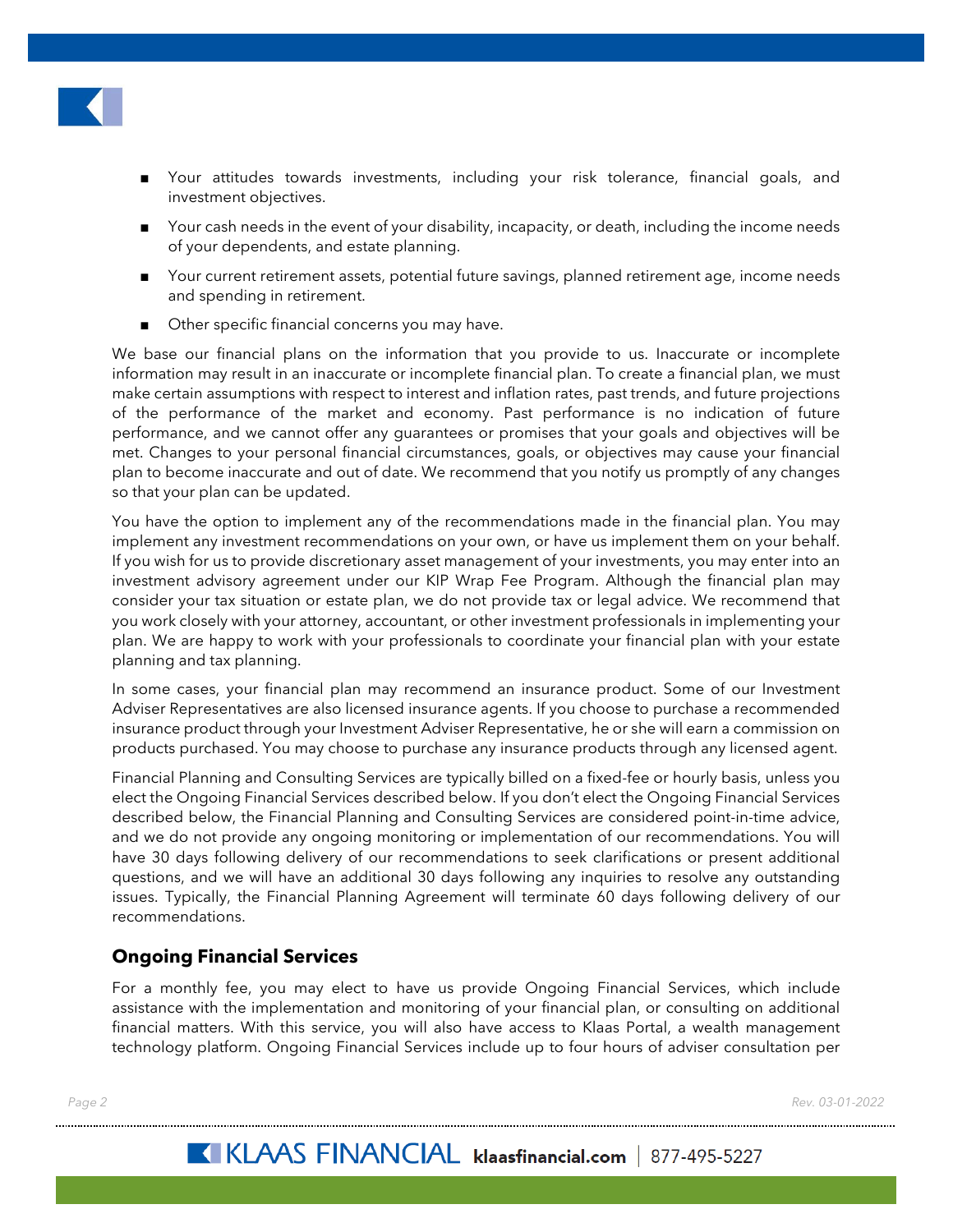

year; additional consulting time is billed at the hourly rate set forth in the Financial Planning Agreement. Ongoing Financial Services require a minimum 12-month commitment. After the initial 12-month period, the Financial Planning Agreement may be terminated upon written notice. However, you must provide notice of cancellation at least 10 days prior to any automatic monthly payment arrangement to allow timely processing of the cancellation.

# <span id="page-6-0"></span>**Financial Institution Consulting Services**

We have entered into an agreement with Mutual Securities, Inc. ("Mutual Securities"), a registered broker-dealer, member FINRA, SIPC, to provide non-discretionary investment consulting services to certain of Mutual Securities' brokerage customers ("Brokerage Customers"). Brokerage Customers who elect this service provide written consent to Mutual Securities for us to provide services, and enter into a non-discretionary Investment Consulting Agreement with us.

For our services under the Investment Consulting Agreement, we offer to provide Brokerage Customers with periodic reviews, analysis, and recommendations regarding their holdings with Mutual Securities. The Brokerage Customers are solely responsible for all decisions relating to the implementation of the advice we provide.

As of December 31, 2021, we provided non-discretionary advice on approximately \$56 million in assets under the Klaas Investment Consulting Services.

# <span id="page-6-1"></span>**Klaas 401k — Retirement Plan Consulting**

Klaas 401k is the brand name under which we provide consulting services to the Plan Sponsors and Plan Participants of qualified retirement plans. Plan Sponsors who wish to engage our services to the Plan and its Participants will enter into an investment consulting and education services agreement with us. Our services can be tailored to client requirements. Our Klaas 401k program includes the services described below. Clients may choose whether to use any or all of these services:

#### **Participant Investment Education Services**

Klaas will provide the following investment education services at the Plan Sponsor's reasonable request. These investment education services may include information about the plan, general financial and investment information, and/or generalized asset allocation models, but will not address the appropriateness for any individual investment option or model for any particular Participant.

- Assist Plan Sponsor with the development of communication/education materials for Participants.
- Conduct seminars for Participants on investment issues relevant to the Plan and retirement planning in general (in group settings).
- Conduct other periodic group education meetings.
- Assist Plan Sponsor with the planning and coordination of an initial enrollment and communication meeting in a group setting for the purpose of introducing the Plan to Participants and educating Participants about the Plan ("Initial Meeting").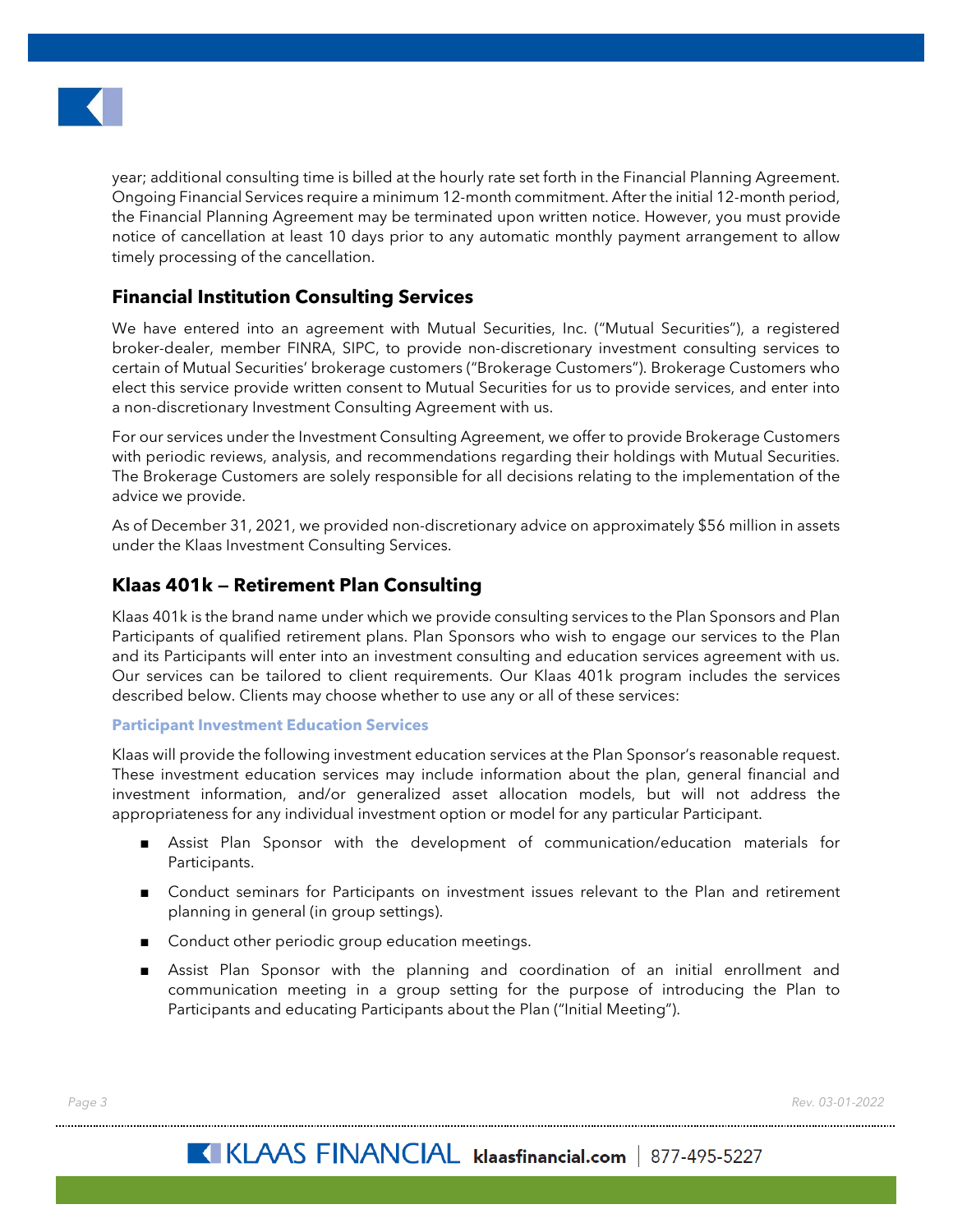

Participate with the Plan Sponsor and the Plan Sponsor's appointed record keeper and thirdparty plan administrator, if applicable, in conducting the Initial Meeting.

#### **Investment Monitoring and Review Services**

Klaas will consult with Plan Sponsor about quarterly reports provided by record keeper for each fund Plan Sponsor selects to make available to Participants through the Plan.

#### **Investment Selection Services**

Upon Plan Sponsor's request, Klaas will analyze funds in the universe of funds defined by Plan Sponsor, and make recommendations for funds to be made available to Participants in the Plan. Plan Sponsor is solely responsible for reviewing Klaas's recommendations and making the final selection of funds to be made available in the Plan. The Employee Retirement Income Security Act of 1974 ("ERISA") sets forth rules under which Plan Fiduciaries may retain investment advisors for various types of services with respect to Plan assets. For certain services, Klaas will be considered a fiduciary under ERISA. For example, Klaas will act as a §3(21) fiduciary when providing non-discretionary investment advice to the Plan Sponsors by recommending a suite of investment choices among which the Plan Sponsor will review and select as investment options for Participants.

As of December 31, 2021, under the Klaas 401k services, we provided non-discretionary advice on approximately \$97 million in retirement plan assets for 18 plans. We do not have discretion to execute trades in these accounts; however, we collect a fee for our services based on the plan assets or as a fixed  $f_{\Theta}$ 

#### <span id="page-7-0"></span>**Item 5. Fees and Compensation**

#### <span id="page-7-1"></span>**KIP Wrap Fee Program Fees**

The fees for our KIP Wrap Fee Program are described in detail in the Wrap Fee Program Brochure, which is available upon request, or which can be found by visiting our [website](https://klaasfinancial.com/multimedia/downloads/) at klaasfinancial.com. The current Wrap Fee Program Brochure may be found under Downloads on the Resources tab.

#### <span id="page-7-2"></span>**Klaas 360 Financial Planning and Consulting Fees**

#### **Fixed Fees**

We charge a fixed fee for our services which is based on the complexity of the situation and the needs of the client. Typically, this fee will range between \$500 and \$5,000; however, we reserve the right to charge a higher fee if the situation dictates. Fees are invoiced upon completion of the plan and are generally due within 30 days of invoice. Fees may be negotiable based on the complexity of the client's needs and are set forth in the fee schedule attached to the Financial Planning Agreement. Clients may terminate the Financial Planning Agreement without penalty within five business days of signing said Agreement. If the client terminates the Financial Planning Agreement more than five business days after signing said Agreement, the client will be billed an amount equal to an hourly rate (as set forth in the Financial Planning Agreement) times the number of hours of work that has been completed up to and including the date of termination.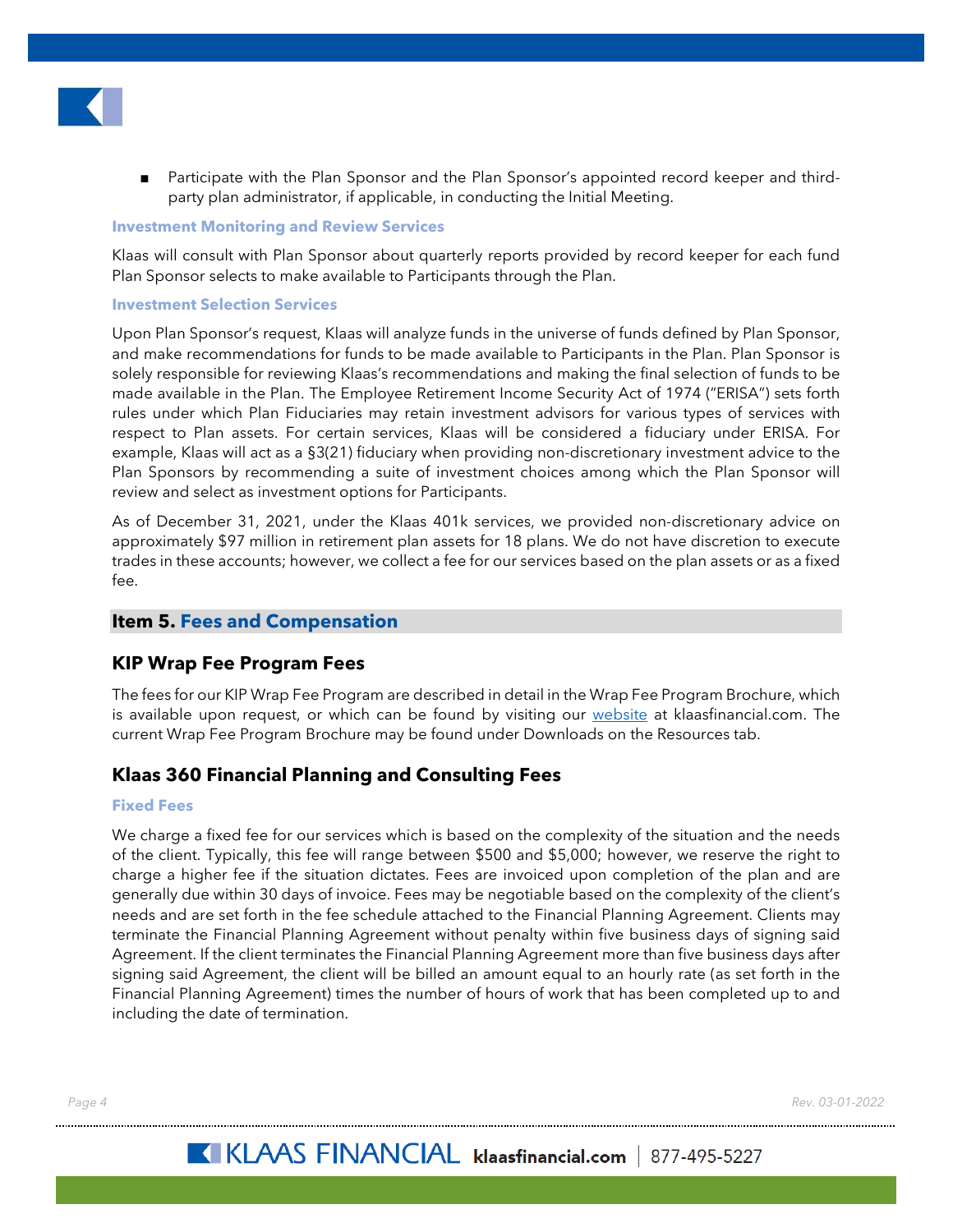

#### **Hourly Fees**

The hourly fee for these services is typically \$250 per hour, but depending on the complexity of the situation and the needs of the client, the hourly fees may range between \$100 and \$500. Fees are invoiced upon completion of the plan and are generally due within 30 days of invoice. Fees may be negotiable based on the complexity of the client's needs and are set forth in the fee schedule attached to the Financial Planning Agreement. Clients may terminate the Financial Planning Agreement without penalty within five business days of signing said Agreement. If the client terminates the Financial Planning Agreement more than five business days after signing said Agreement, the client will be billed an amount equal to an hourly rate (as set forth in the Financial Planning Agreement) times the number of hours of work that has been completed up to and including the date of termination.

#### **Ongoing Financial Services**

For a monthly fee, you may elect to have us provide Ongoing Financial Services. Depending upon the complexity of the situation and the needs of the client, the monthly retainer fees for these services are between \$50 and \$200 per month. Fees are paid in advance on the first of every month with no refunds for partial months. Monthly retainer fee arrangements require a minimum twelve-month purchase period. Fees may be negotiable based on the complexity of the client's needs and are set forth in the fee schedule attached to the Financial Planning Agreement. Clients may terminate the Financial Planning Agreement without penalty within five business days of signing said Agreement. If the client terminates the Financial Planning Agreement more than five business days after signing said Agreement, but less than the twelve-month minimum purchase period, the client will be obligated to continue to pay the monthly fee for the remainder of the twelve-month period. Clients must provide written notice of cancellation at least ten business days prior to any automatic monthly payment arrangement.

#### <span id="page-8-0"></span>**Financial Institution Consulting Services Fees**

Mutual Securities pays us a consulting fee based on the assets under management from Brokerage Customers who have provided written consent to Mutual Securities to receive the investment consulting service from us, and have entered into an investment consulting agreement with us. Clients who receive this service do not pay us a fee directly, and the fees and expenses that Brokerage Customers pay to Mutual Securities related to their brokerage accounts are not higher or lower as a result of the investment consulting services that we provide. Clients may terminate the Investment Consulting Agreement with us at any time without penalty by providing written notice. In addition, the Investment Consulting Agreement will automatically terminate if the Brokerage Customer revokes written consent to Mutual Securities for us to provide investment consulting services, or if the Brokerage Customer closes the brokerage account(s).

#### <span id="page-8-1"></span>**Klaas 401k Fees**

The fees for our Klaas 401k retirement plan consulting services may be based on a percentage of assets under advisement or may be a fixed fee. The fee may vary depending upon the complexity of the Plan and the level of services provided to the Plan Sponsor and Participants. Asset-based fees generally range between .05% to 1.0%. Fixed fees are negotiated on a case-by-case basis. The specific fee is set forth in the investment consulting services agreement between Klaas and the Plan Sponsor. Fees that are based

*Page 5 Rev. 03-01-2022*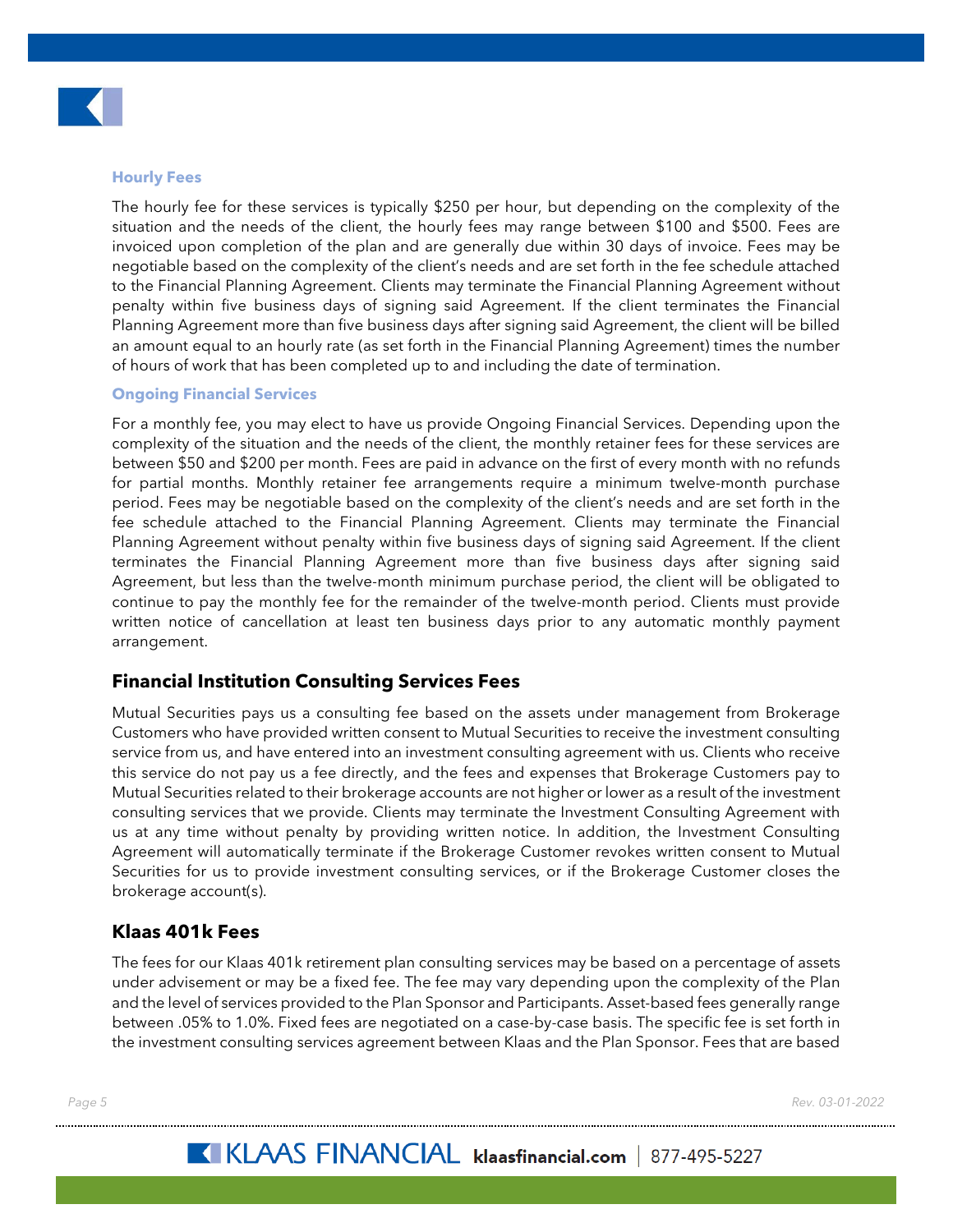

on a percentage of assets under management are calculated on the total assets as of the last business day of each quarter, and fees for any partial quarter will be reduced on a pro rata basis. Fees are typically paid in arrears, billed on a quarterly basis, and may be paid by the Plan Sponsor or deducted from Plan Assets, at the Plan Sponsor's direction. In some cases (e.g., depending on plan size, number and complexity of investment options, or number of employees), fees may be negotiable.

Plan Sponsors may terminate their contracts at any time upon a 30-day written notice. If the contract is terminated prior to the end of a calendar quarter, the quarterly fees for the last quarter will be prorated.

In the event the Plan Sponsor requests to engage Klaas for additional services, including but not limited to customized printed participant or Plan Sponsor marketing campaigns, additional fees mutually agreed upon by the Plan Sponsor and Klaas will apply.

# <span id="page-9-0"></span>**Other Compensation**

As mentioned previously, some Investment Adviser Representatives are licensed to sell insurance products. If you purchase an insurance product through one of our Investment Adviser Representatives who is a licensed insurance agent, the Investment Adviser Representative will earn a commission on such products. If you choose to purchase insurance products, you are not obligated to do so through our Investment Adviser Representatives or our firm.

When clients seek recommendations for third-party services providers – for example, insurance agents, estate planning attorneys, accountants ("Service Providers"), Klaas's Investment Adviser Representatives may make referrals to Service Providers with whom Klaas has worked in the past, when appropriate for the client's situation. In some cases, Service Providers may participate in the Klaas Trusted Partners Program through which Klaas receives compensation for marketing the services of the Service Providers to clients. By participating in the Klaas Trusted Partners Program, Service Providers receive marketing benefits such as inclusion of their contact information on our website and participation as guest speakers in our educational webinars. This creates a potential conflict of interest for Klaas to refer clients to Service Providers who participate in the Klaas Trusted Partners Program. However, our compensation does not vary based on the number of client referrals, and clients are free to use the services of any Service Provider they choose, whether or not that Service Provider participates in the Klaas Trust Partners Program.

In addition to our fees, you may incur additional charges on your investment accounts, such as:

- custodial fees;
- brokerage commissions;
- transaction fees;
- internal fees and expenses charged by mutual funds, ETFs and variable annuities;
- fees charged by Third-Party Asset Managers in our Wrap Fee Program;
- maintenance and termination fees for IRAs, certain retirement and qualified accounts; and
- other fees and taxes on brokerage accounts and securities transactions.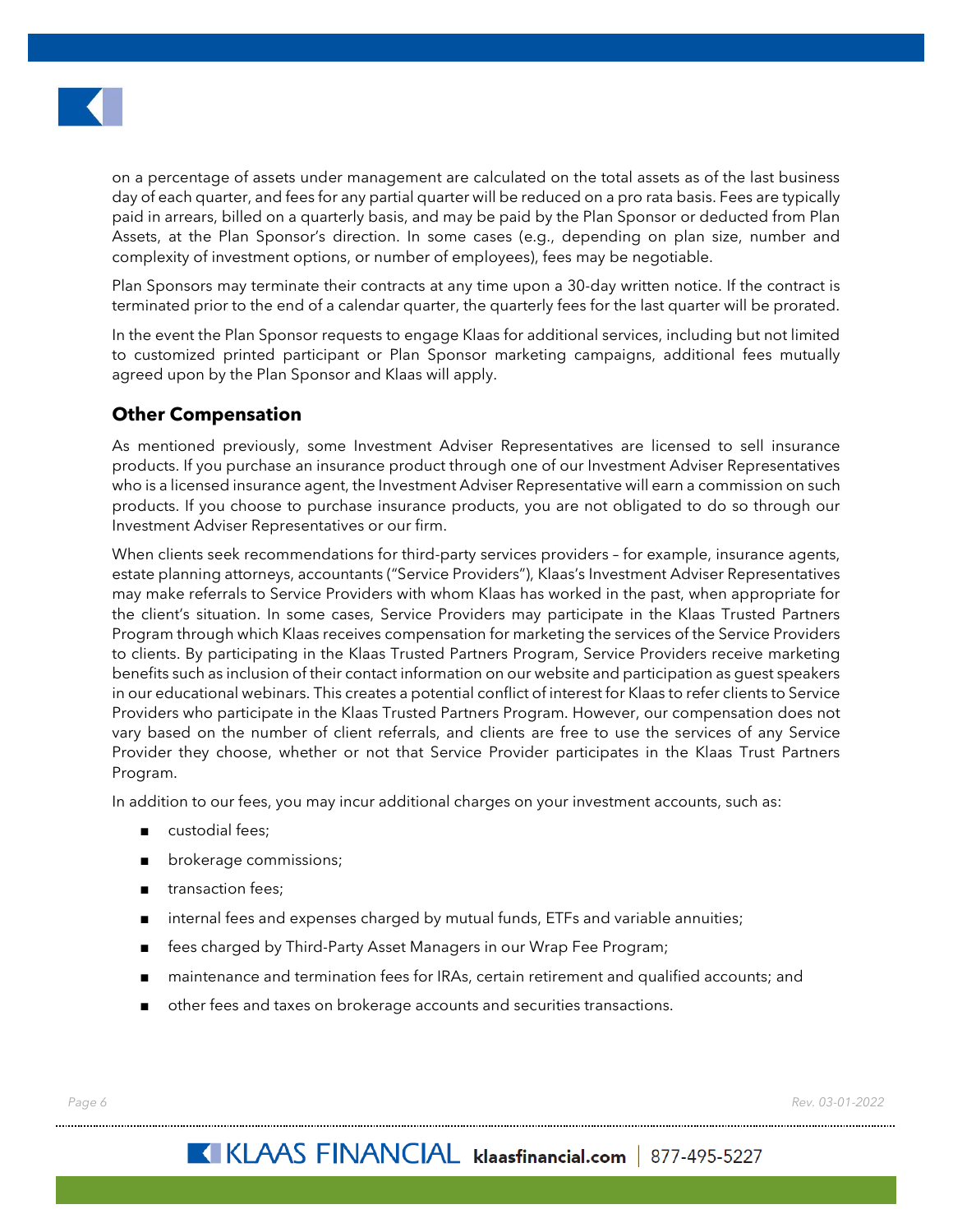

Mutual fund companies, ETFs, and variable annuity issuers charge internal fees and expenses for their products. These fees and expenses are in addition to any advisory fees charged by us. Complete details of these internal fees and expenses are explained in the prospectuses for each investment.

If you purchase mutual fund shares through the custodian, you may pay a transaction fee that would not be charged if the transaction were made directly through the mutual fund company. Also, mutual funds held in accounts at brokerage firms may charge internal fees that are different from mutual funds held at the mutual fund company. Mutual funds held at a mutual fund company may not be part of a managed account. This means that they will not be included in the investment strategies, investment performance monitoring, or investment reallocation performed by an investment manager.

Please be sure to read **Item 12** entitled "Brokerage Practices," which follows later in this brochure.

#### <span id="page-10-0"></span>**Item 6. Performance-Based Fees**

We do not charge performance-based fees for any of the services described in this brochure. Performance-based fees are generally based on a percentage of the capital gains on and/or appreciation of the client account assets.

#### <span id="page-10-1"></span>**Item 7. Types of Clients**

We provide advisory services primarily to individuals, including high net worth individuals. We also provide services to small businesses, including their pension and profit-sharing plans, and charitable organizations. In addition, we provide institutional consulting services to a broker-dealer.

We do not impose a minimum investment account size to start and maintain an advisory relationship with us.

#### <span id="page-10-2"></span>**Item 8. Methods of Analysis, Investment Strategies and Risk of Loss**

#### <span id="page-10-3"></span>**Methods of Analysis**

We use various forms of analysis to review investments. These forms of analysis include:

**Charting analysis** strategy involves using and comparing various charts to predict long and short-term performance or market trends. The risk involved in solely using this method is that only past performance data is considered without using other methods to crosscheck data. Using charting analysis without other methods of analysis would be making the assumption that past performance will be indicative of future performance. This may not be the case.

**Fundamental analysis** concentrates on factors that determine a company's value and expected future earnings. This strategy would normally encourage equity purchases in stocks that are undervalued or priced below their perceived value. The risk assumed is that the market will fail to reach expectations of perceived value.

**Technical analysis** attempts to predict a future stock price or direction based on market trends. The assumption is that the market follows discernible patterns and if these patterns can be identified then a prediction can be made. The risk is that markets do not always follow patterns and relying solely on this method may not work long term.

*Page 7 Rev. 03-01-2022*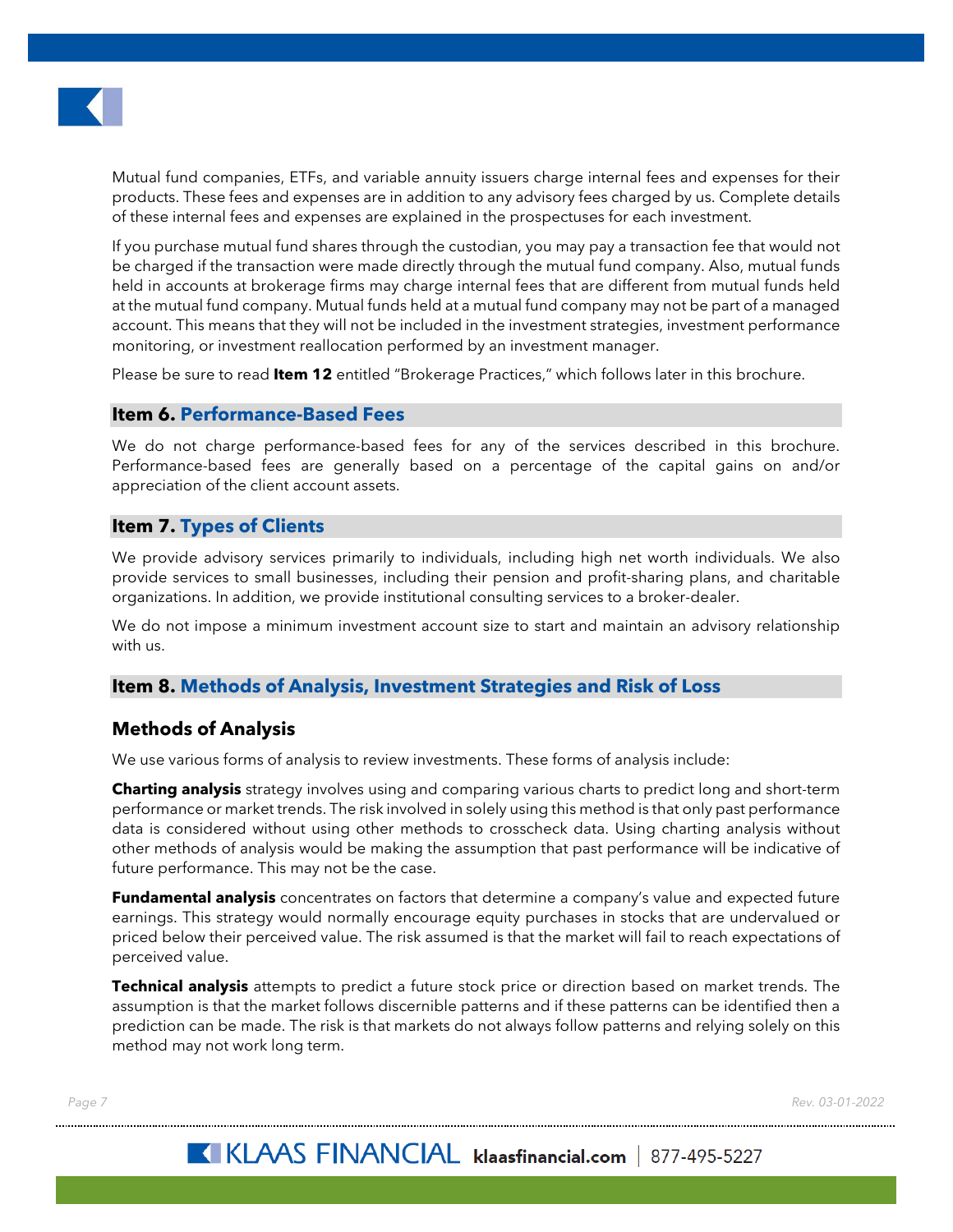

# <span id="page-11-0"></span>**Investment Strategies**

Klaas generally employs long-term investment strategies. Long-term trading is designed to capture market rates of both return and risk. Frequent trading, when done, can affect investment performance, particularly through increased brokerage and other transaction costs and taxes. Short-term trading generally holds greater risk and clients should be aware that there is a material risk of loss using any of those strategies.

Past performance is no indication of future performance, and we cannot offer any guarantees or promises that your goals and objectives will be met.

**Investing in securities involves a risk of loss that you, as a client, should be prepared to bear.** Investing carries the risk of loss of principal. Investments in securities are not guaranteed or insured by the FDIC or any other government agency.

# <span id="page-11-1"></span>**Risks of Specific Securities Utilized**

Klaas generally seeks investment strategies that do not involve significant or unusual risk beyond that of the general domestic and/or international equity markets.

In addition to general market risks, investment strategies may be subject to the risk of loss arising from direct or indirect exposure to a number of types of catastrophic events, such as global pandemics, natural disasters, acts of terrorism, cyber-attacks, or network outages. The extent and impact of any such event on investment strategies will depend on many factors, including the duration and scope of the event, the extent of any governmental restrictions, the effect on the supply chain, overall consumer confidence, and the extent of the disruption to global and domestic markets.

The following is a summary of some of the general risks for categories of investments that may be used:

**Equity Securities -** Investing in individual stock positions involves inherent risk, including the potential for greater concentration risk related to a single company or business enterprise. Significant risks relate to the company's capitalization, quality of the company's management, quality and cost of the company's services, the company's ability to manage costs, management of litigation risk, and the company's ability to create shareholder value (i.e., increase the value of the company's stock price). Foreign securities, in addition to the general risks of equity securities, have geopolitical risk, financial transparency risk, currency risk, regulatory risk, and liquidity risk. Equity securities are not guaranteed or insured by the FDIC or any other government agency.

**Mutual Fund Securities –** Investing in mutual funds carries inherent risk. The major risks of investing in a mutual fund include the quality and experience of the portfolio management team and its ability to create fund value by investing in securities that have positive growth, the amount of individual company diversification, the type and amount of industry diversification, and the type and amount of sector diversification within specific industries. In addition, mutual funds tend to be tax inefficient and therefore investors may pay capital gains taxes on fund investments while not having yet sold the fund. Active mutual funds have higher fees and costs that can result in lower investment returns. Mutual funds are not guaranteed or insured by the FDIC or any other government agency.

**Exchange Traded Fund (ETF) Securities –** Exchange-traded funds are investment companies with shares that are bought and sold on a securities exchange. Generally, an ETF holds a portfolio of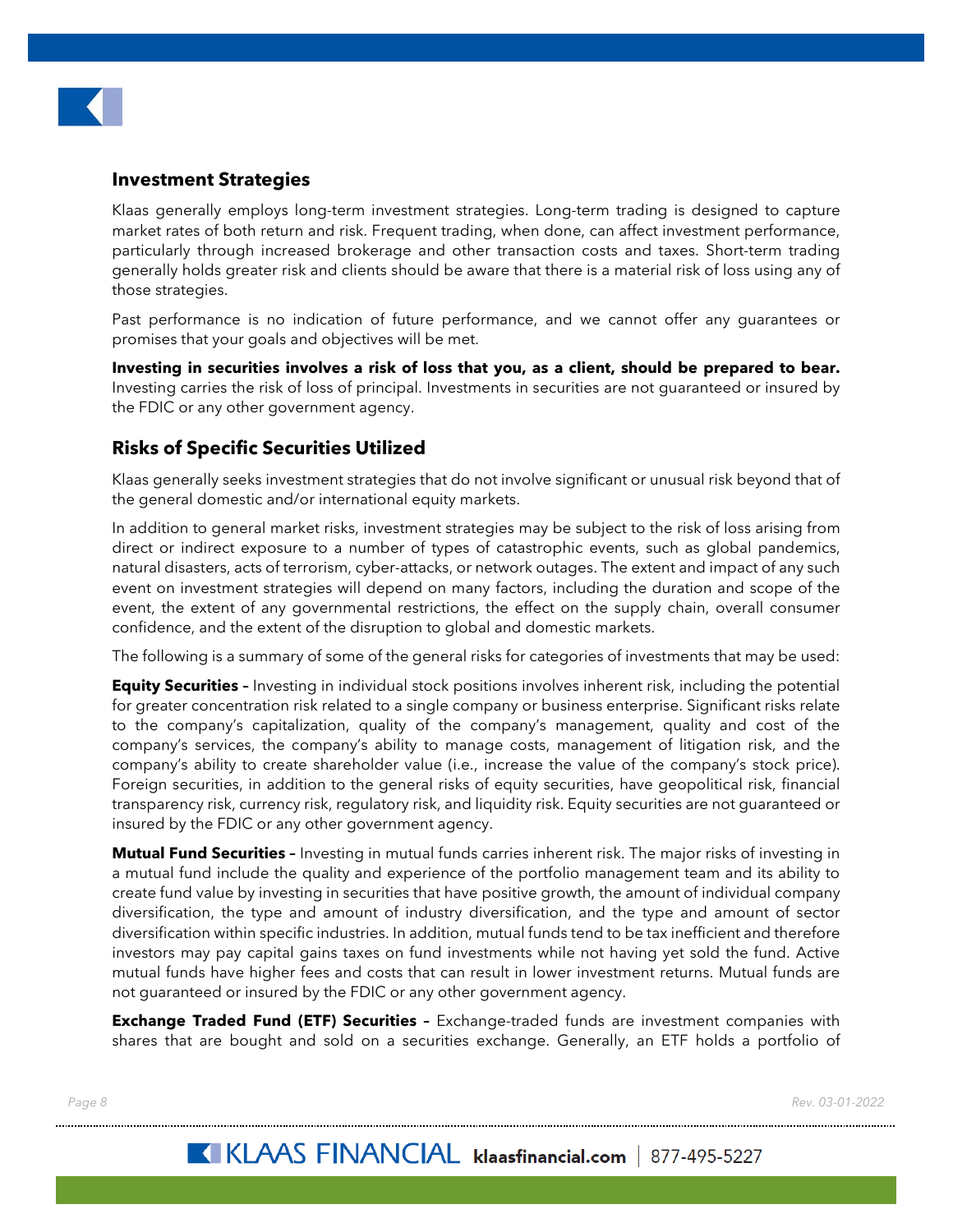

securities designed to track a particular market segment or index. Some examples of ETFs are SPDRs®, Powershares® and iShares®. Investing in ETFs involves risk. Specifically, ETFs, depending on the underlying portfolio and its size, can have wide price (bid and ask) spreads, thus diluting or negating any upward price movement of the ETF or enhancing any downward price movement. Certain ETFs or ETNs employ leverage, which creates additional volatility and price risk. ETFs are not guaranteed or insured by the FDIC or any other government agency.

**Corporate Debt Securities, Commercial Paper, and Certificates of Deposit –** Fixed income securities carry different risks than those of equity securities described above. These risks include the company's or the government's ability to retire its debt at maturity, the current interest rate environment, the coupon interest rate promised to bondholders, legal constraints, jurisdictional risk (U.S or foreign), and currency risk. If bonds have maturities of 10 years or greater, they will likely have greater price swings when interest rates move up or down. The shorter the maturity the less volatile the price swings. Foreign bonds have liquidity and currency risk. Corporate Debt securities are not guaranteed or insured by the FDIC or any other government agency.

Commercial paper and certificates of deposit are generally considered safe instruments, although they are subject to the level of general interest rates, the credit quality of the issuing bank, and the length of maturity. With respect to certificates of deposit, depending on the length of maturity there can be prepayment penalties if the client needs to convert the certificate of deposit to cash prior to maturity.

**Municipal Securities –** Municipal securities carry different risks than those of corporate government and bank-sponsored debt securities described above. These risks include the municipality's ability to raise additional tax revenue or other revenue (in the event the bonds are revenue bonds) to pay interest on its debt and to retire its debt at maturity. Municipal bonds are generally tax-free at the federal level, but can be taxable in individual states other than the state in which both the investor and municipal issuer are domiciled. Municipal securities are not guaranteed or insured by the FDIC or any other government agency.

**U.S. Government Securities -** U.S. government securities include securities issued by the U.S. Treasury and by U.S. government agencies and instrumentalities. U.S. government securities may be supported by the full faith and credit of the United States.

**Closed-End Funds –** A closed-end fund is a collective investment model based on issuing a fixed number of shares which are not redeemable from the fund. Unlike open-end funds, new shares in a closed-end fund are not created by managers to meet demand from investors. Instead, the shares can be purchased and sold only on the securities exchange where it maintains a listing. In the United States, closed-end funds sold publicly must be registered under both the Securities Act of 1933 and the Investment Company Act of 1940. The major risks of a closed end fund relate to general market risk, the underlying securities in the fund portfolio, future expectations of the performance of those underlying securities, the degree to which leverage is utilized, quality of the issuer's management, the issuer's ability to meet its contractual and operating obligations, and the overall credit risk of the issuer. Closed-End Funds are not guaranteed or insured by the FDIC or any other government agency.

# <span id="page-12-0"></span>**Item 9. Disciplinary Information**

We have not been the subject of any legal or disciplinary events that would be material to your evaluation of our business or the integrity of our management.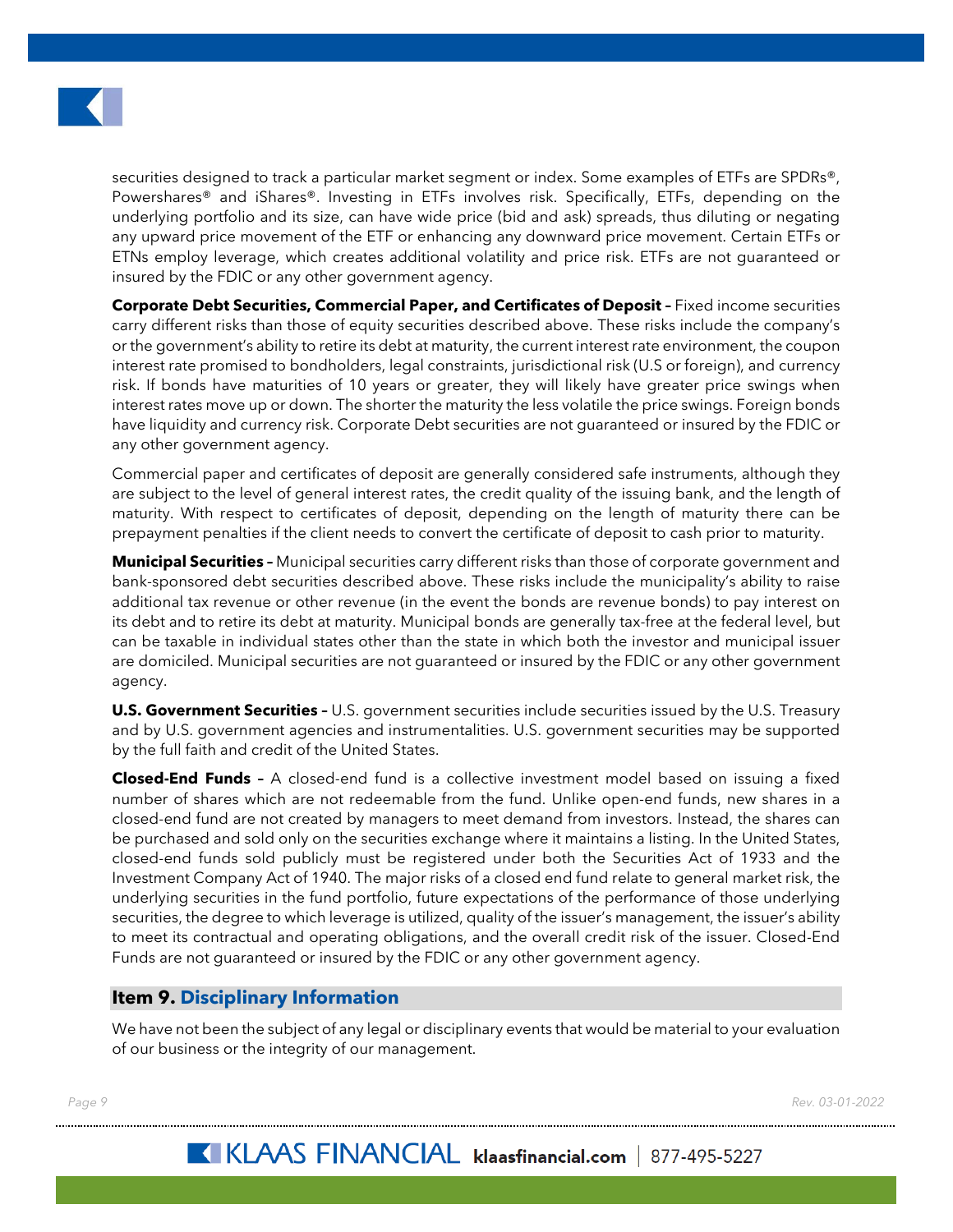

# <span id="page-13-0"></span>**Item 10. Other Financial Industry Activities and Affiliations**

We have an agreement with Mutual Securities to provide investment consulting services to its Brokerage Customers, as described in Item 4 above. Mutual Securities compensates us for providing investment consulting services to Brokerage Customers, as described in Item 5 above. We do not assume discretionary authority over Brokerage Customers' brokerage accounts or the monitoring of securities. These consulting services offered to Brokerage Customers may include a general review of their investment holdings, which may or may not result in our investment adviser representatives making specific investment recommendations or offering general investment advice.

The relationship with Mutual Securities presents a potential conflict of interest. We mitigate this potential conflict of interest by having Brokerage Customers consent to receive investment consulting services from us. We do not accept or bill for additional compensation on brokerage assets under management beyond the consulting fees disclosed in Item 5.

We are not affiliated with any broker-dealer, and we do not engage as or hold our firm out to the public as a securities broker-dealer. In addition, our investment adviser representatives are not registered representatives of any broker-dealer.

Neither Klaas nor its Investment Adviser Representatives are registered as or have pending applications to become a Futures Commission Merchant, Commodity Pool Operator, or a Commodity Trading Advisor.

# <span id="page-13-1"></span>**Item 11. Code of Ethics; Participation or Interest in Client Transactions and Personal Trading**

We have adopted a Code of Ethics ("Code") to address the standards of business conduct required of our Investment Adviser Representatives and employees. The Code includes policies and procedures designed to protect your interests. The Code includes, but is not limited to, the following provisions:

- To uphold our fiduciary duty to put your interest ahead of ours at all times.
- To comply with all applicable laws and to maintain a standard of conduct.
- To avoid actual or potential conflicts of interest where possible, and to fully disclose any actual or potential conflicts that may exist.
- To conduct all personal securities transactions of our Investment Adviser Representatives and employees in a manner consistent with the Code.
- To avoid giving or receiving gifts that may influence decisions.
- To prevent any abuse of our position of trust and responsibility, including the use of inside information we may obtain.

You may obtain a complete copy of our Code upon request.

#### <span id="page-13-2"></span>**Item 12. Brokerage Practices**

Unless you grant us discretionary authority over your accounts through our KIP Wrap Fee Program, we do not have the authority over your accounts, without your specific consent, to determine the amount or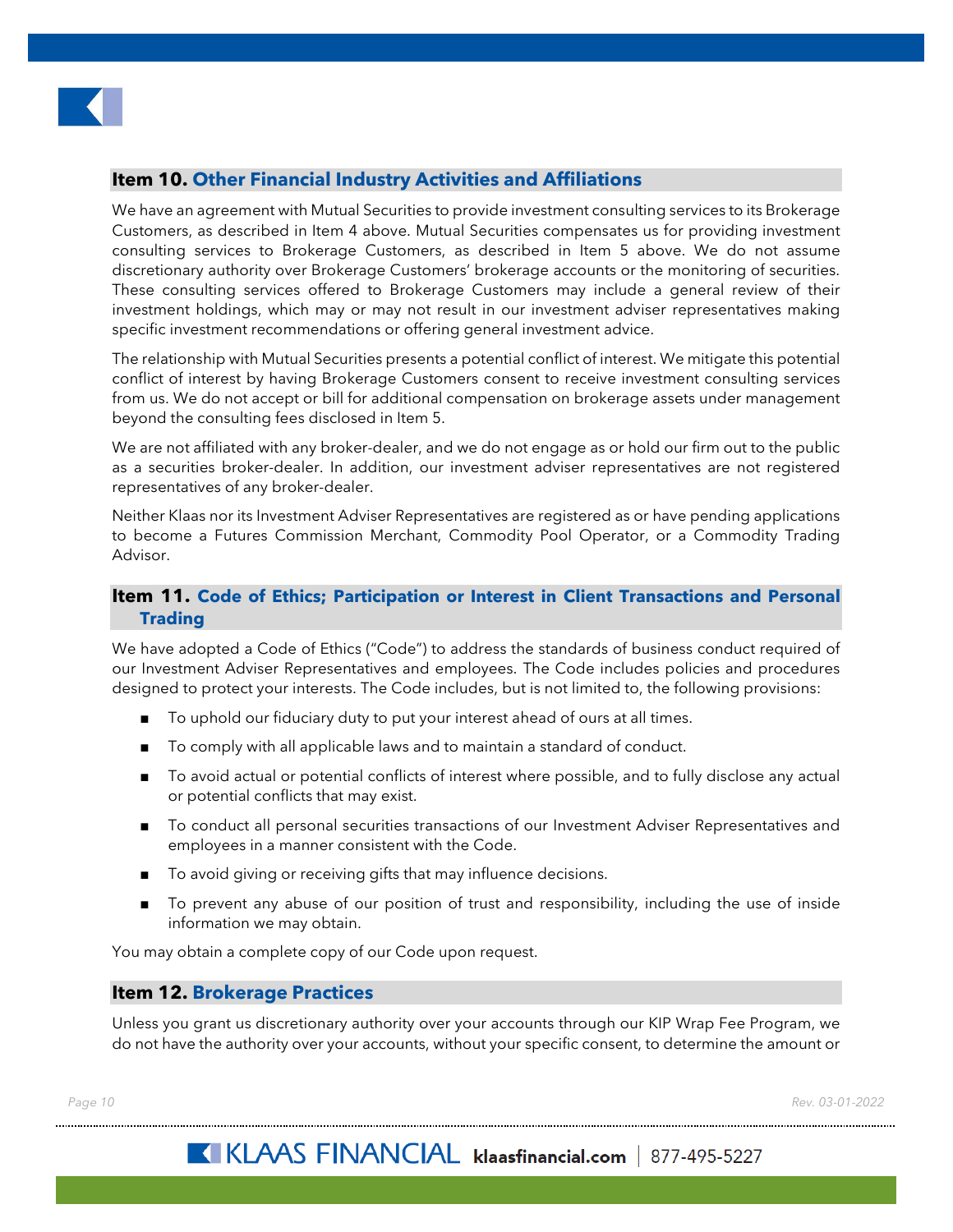

types of investments to be bought or sold, the broker-dealer or custodian to be used, or the commission rates paid. For additional information on our wrap fee program, please see our Wrap Fee Program Brochure. Because of our established relationship, we will generally recommend Fidelity Institutional Wealth Services ("Fidelity") to you for custody and brokerage services. Fidelity, a member FINRA/SIPC, is an SEC-registered broker-dealer. Fidelity provides brokerage and custody through its affiliates, National Financial Services, LLC or Fidelity Brokerage Services, LLC, which are also SEC-registered broker-dealers and members FINRA/SIPC. Fidelity offers independent investment advisers services which include custody of securities, trade execution, clearance and settlement of transactions. Because our compensation in connection with the KIP Wrap Fee Program may vary depending on the brokerdealer or custodian selected, we may have a conflict of interest in recommending Fidelity for wrap fee accounts.

In addition to brokerage and custody services, Fidelity provides access to investments generally available to institutional investors; research; software; and, educational opportunities. Fidelity also makes available or arranges for discounts on compliance, marketing, research, technology, and practice management products or services provided to us by third party vendors. Thus, we receive economic benefits as a result of our relationship with Fidelity, because we do not have to produce or purchase the products and services listed above.

These services are not contingent upon us committing any specific amount of business to the custodians in trading commissions. Klaas does not enter into any "soft dollar" arrangements with custodians and broker- dealers through which we receive research or other services based on commissions generated in your account or the number transactions effected in your account.

Our recommendation of specific custodians may be based in part on the economic benefit to us and not solely on the nature, cost or quality of custody and brokerage services provided to you and our other clients. This creates a conflict of interest for us. We nonetheless strive to act in your best interests at all times.

Custodians may not charge separately for holding our client accounts, but may be compensated by you through other transaction-related fees with the securities transactions they execute for your account.

Commissions and other fees for transactions executed through the custodians we recommend may be higher than commissions and other fees available if you use another custodian firm to execute transactions and maintain custody of your account. We believe, however, that the overall level of services and support provided to our clients by our recommended custodians outweighs the benefit of possibly lower transactions cost which may be available under other brokerage arrangements.

Many of the services described above may be used to benefit all or a substantial number of our accounts, including accounts not maintained through our recommended custodians. We do not attempt to allocate these benefits to specific clients.

With regard to the services outlined in this Disclosure Brochure, we do not implement transactions. Therefore, we do not participate in any directed brokerage arrangements.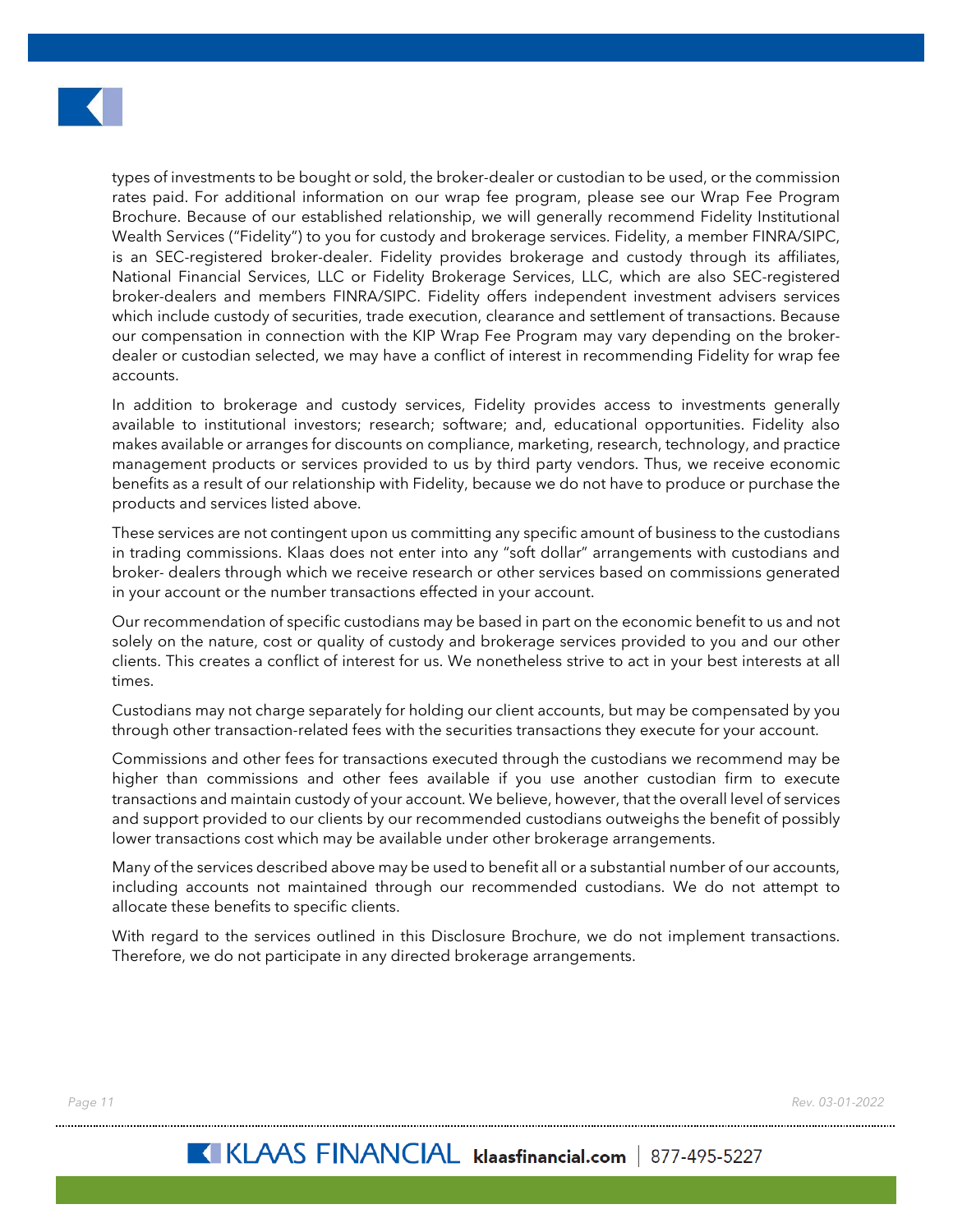

# <span id="page-15-0"></span>**Item 13. Review of Accounts**

# <span id="page-15-1"></span>**KIP Wrap Fee Program**

Please see our Wrap Fee Program Brochure for details on our review of accounts.

# <span id="page-15-2"></span>**Klaas 360**

Unless you elect Ongoing Financial Services, once we deliver our recommendations, we will not monitor your investment accounts, and we will not perform an update of your financial plan unless you ask us to do so.

With Ongoing Financial Services, your financial plan will be reviewed periodically to monitor the implementation and progress toward your goals.

As previously noted, we strongly encourage you to advise us of any changes in your personal circumstances, your investment goals or objectives, and your risk tolerances to ensure that your investments and investment strategies are most appropriate for you. Reviews may be triggered by material market, economic or political events, or by changes in client's financial situations (such as retirement, termination of employment, physical move, or inheritance.

All written financial plans are reviewed upon completion and prior to presentation to clients by Kyle A. Kite, Director of Financial Planning. If he is unavailable or unable to review written financial plans, Craig J. Klaas, President, or Maleeah L. Wernsing-Cuevas, Chief Executive Officer, may also review financial plans.

You will receive account statements directly from your account custodian. These statements will identify your current investment holdings, the cost of each of those investments, and their market values. Please review these carefully.

# <span id="page-15-3"></span>**Financial Institution Consulting Services**

If you are a Mutual Securities' Brokerage Customer who elects to receive our non-discretionary advisory services, we will offer to provide a review, analysis, and recommendations regarding your brokerage account on at least an annual basis, or upon your request if a review is needed due to your financial circumstances. Our review findings will be delivered to you either verbally or in writing. It is your responsibility to implement our recommendations as you deem appropriate.

You will receive account statements directly from the sponsor of the brokerage product. These statements will identify the current investment holdings and their market values. We do not typically provide periodic reports for Brokerage Customers; however, if you are a Brokerage Customer and also receive Klaas 360 or KIP Wrap Fee Program Services from us, we may include information regarding your brokerage account in our aggregated reports as a courtesy to you for informational purposes.

# <span id="page-15-4"></span>**Klaas 401k**

We will typically review of the investments in the Plan on a quarterly basis, or as specifically set forth in the agreement with the Plan Sponsor.